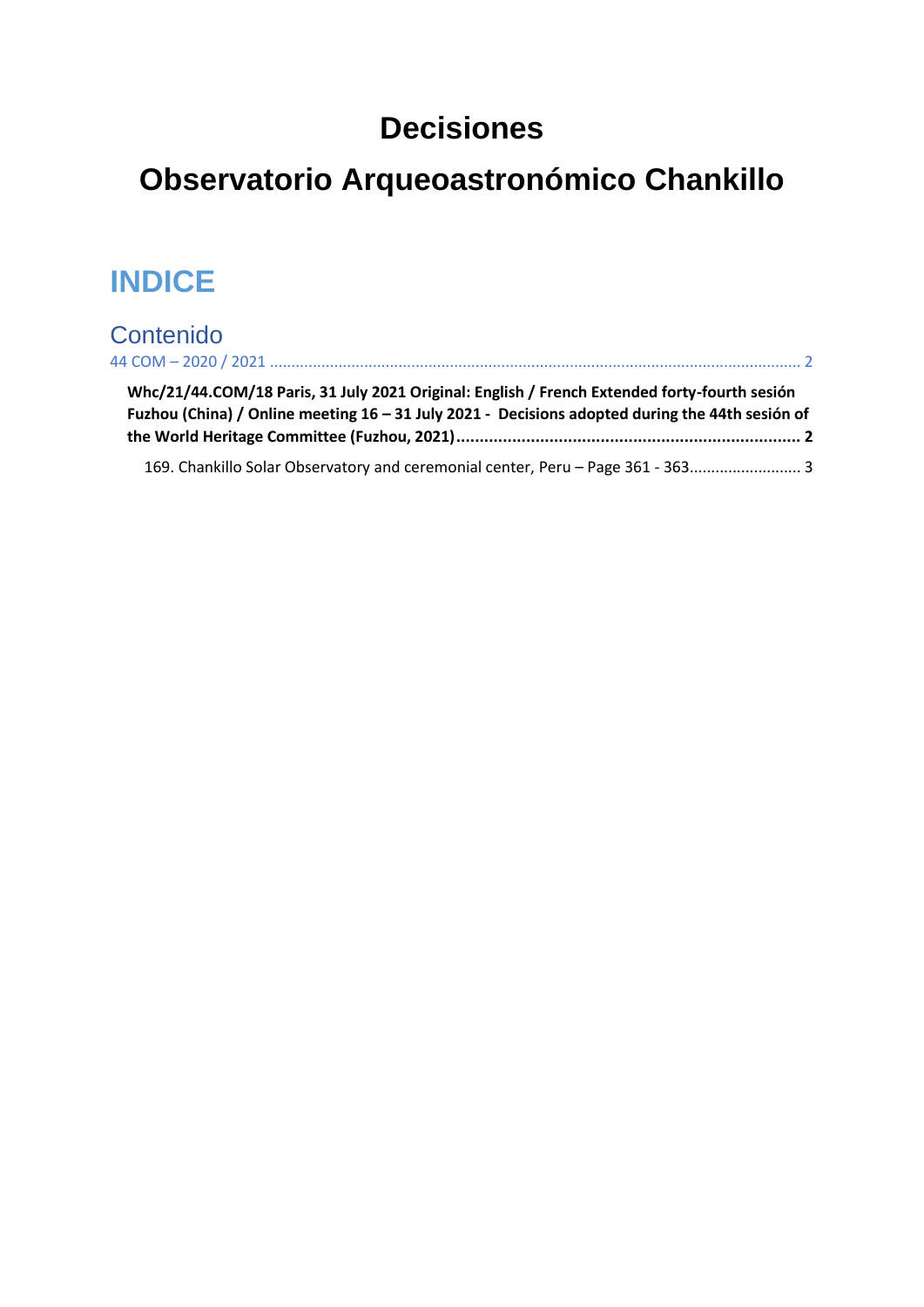## 44 COM - 2020 / 2021

<span id="page-1-1"></span><span id="page-1-0"></span>Whc/21/44.COM/18 Paris, 31 July 2021 Original: English / French Extended forty-fourth sesión Fuzhou (China) / Online meeting 16 - 31 July 2021 -Decisions adopted during the 44th sesión of the World Heritage Committee (Fuzhou, 2021)



United Nations Educational, Scientific and<br>Educational, Scientific and<br>Cultural Organization Organisation<br>des Nations Unies<br>pour l'éducation,<br>la science utilis culture **World Heritage** 

44 COM

WHC/21/44.COM/18 Parts, 31 July 2021 Original: English / French

UNITED NATIONS EDUCATIONAL, SCIENTIFIC AND CULTURAL ORGANIZATION

**CONVENTION CONCERNING THE PROTECTION OF** THE WORLD CULTURAL AND NATURAL HERITAGE

**WORLD HERITAGE COMMITTEE** 

**Extended forty-fourth session** 

Fuzhou (China) / Online meeting 16 - 31 July 2021

**Decisions adopted** during the extended 44th session of the World Heritage Committee (Fuzhou (China) / Online meeting, 2021)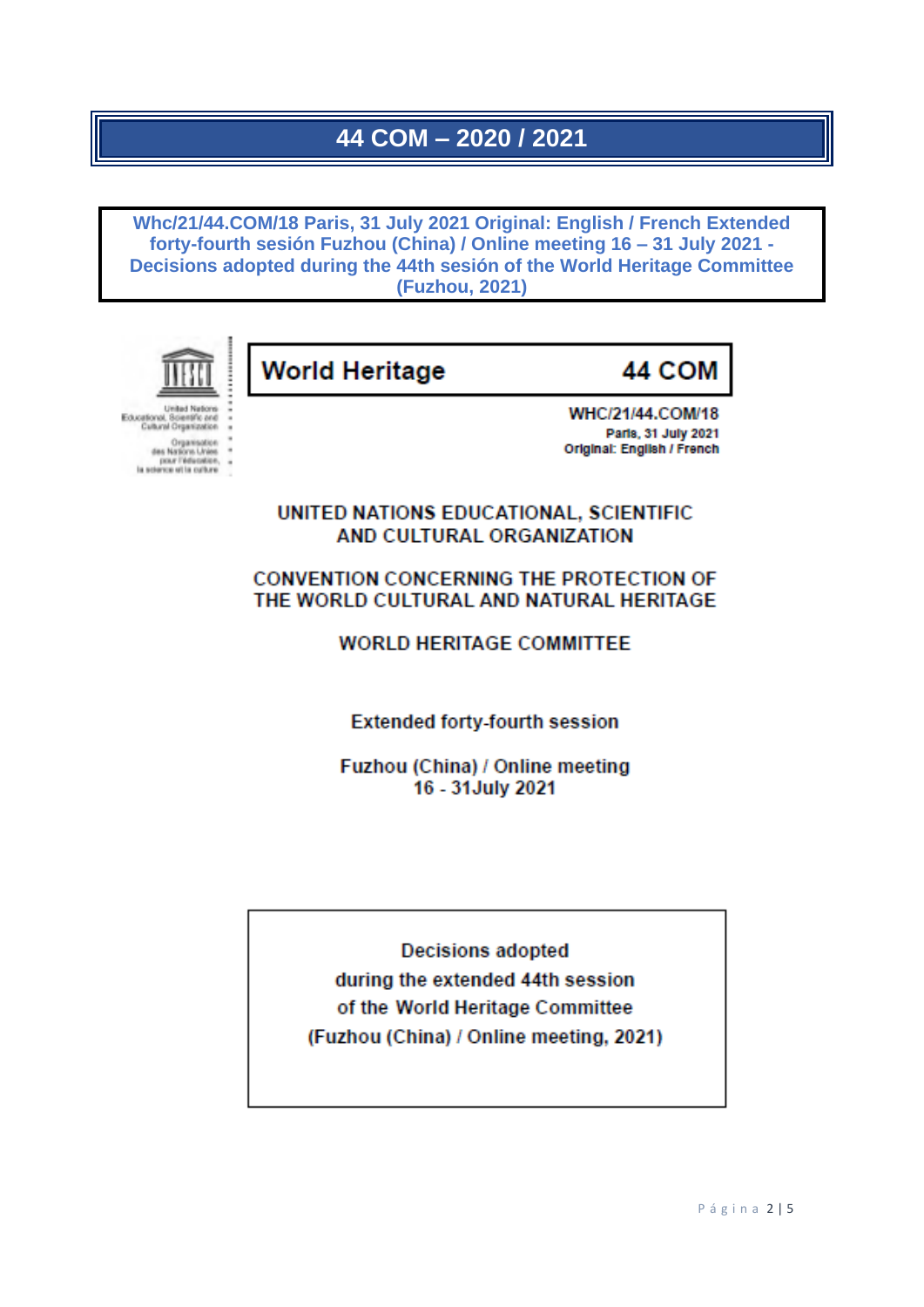## <span id="page-2-0"></span>**169. Chankillo Solar Observatory and ceremonial center, Peru – Page 361 - 363 Decision: 44 COM 8B.29**

The World Heritage Committee,

1. Having examined Documents WHC/21/44.COM/8B and WHC/21/44.COM/INF.8B1,

2. Inscribes the **Chankillo Solar Observatory and ceremonial center, Peru**, on the World Heritage List on the basis of **criteria (i)** and **(iv);**

3. Adopts the following Statement of Outstanding Universal Value:

### **Brief synthesis**

The Chankillo Solar Observatory and ceremonial center is a prehistoric site, located on the north-central coast of Peru, in the Casma Valley, comprising a set of constructions in a desert landscape that, together with natural features, functioned as a calendrical instrument, using the sun to define dates throughout the seasonal year.

The property includes a triple-walled hilltop complex, known as the Fortified Temple, two building complexes called Observatory and Administrative Centre, a line of thirteen cuboidal towers stretching along the ridge of a hill, and the Cerro Mucho Malo that complements the Thirteen Towers as a natural marker.

**Criterion (i):** Chankillo Archaeoastronomical Complex is an outstanding example of ancient landscape timekeeping, a practice of ancient civilizations worldwide, which used visible natural or cultural features. Incorporated in the Thirteen Towers, it permitted the time of year to be accurately determined not just on one date but throughout the seasonal year. Unlike architectural alignments upon a single astronomical target found at many ancient sites around the world, the line of towers spans the entire annual solar rising and setting arcs as viewed, respectively, from two distinct observation points, one of which is still clearly visible above ground. The astronomical facilities at Chankillo represent a masterpiece of human creative genius.

**Criterion (iv):** Chankillo was in use for a relatively brief period of time between 250 and 200 BC, during a late phase of the Early Horizon Period (500-200 BC) of Peruvian prehistory, after which it was destroyed and abandoned. The Chankillo Complex is a very particular type of building representing an early stage in the development of native astronomy in the Americas. It shows great innovation by using the solar cycle and an artificial horizon to mark the solstices, the equinoxes, and every other date within the year with a precision of 1-2 days. The solar observatory at Chankillo is thus a testimony of the culmination of a long historical evolution of astronomical practices in the Casma Valley.

### **Integrity**

All the elements necessary to express the Outstanding Universal Value of Chankillo Complex centred on calendrical observations of the sun are included within the property boundaries. Chankillo and the wider setting of related monuments that form the property take advantage of built and natural horizon markers to track the progressive passage of the sun along the horizon throughout the entire year. The natural environment and climatic conditions, that are the basis of the good visibility needed for astronomical observations at the site, are maintained to a large extent. The viewsheds that contain the main astronomical sightlines are generally unobstructed, but their preservation has to be monitored closely. Also, the visual integrity of the general setting of the property has to be maintained. Any infringement on the property by urban development or expansion of agricultural areas has to be avoided.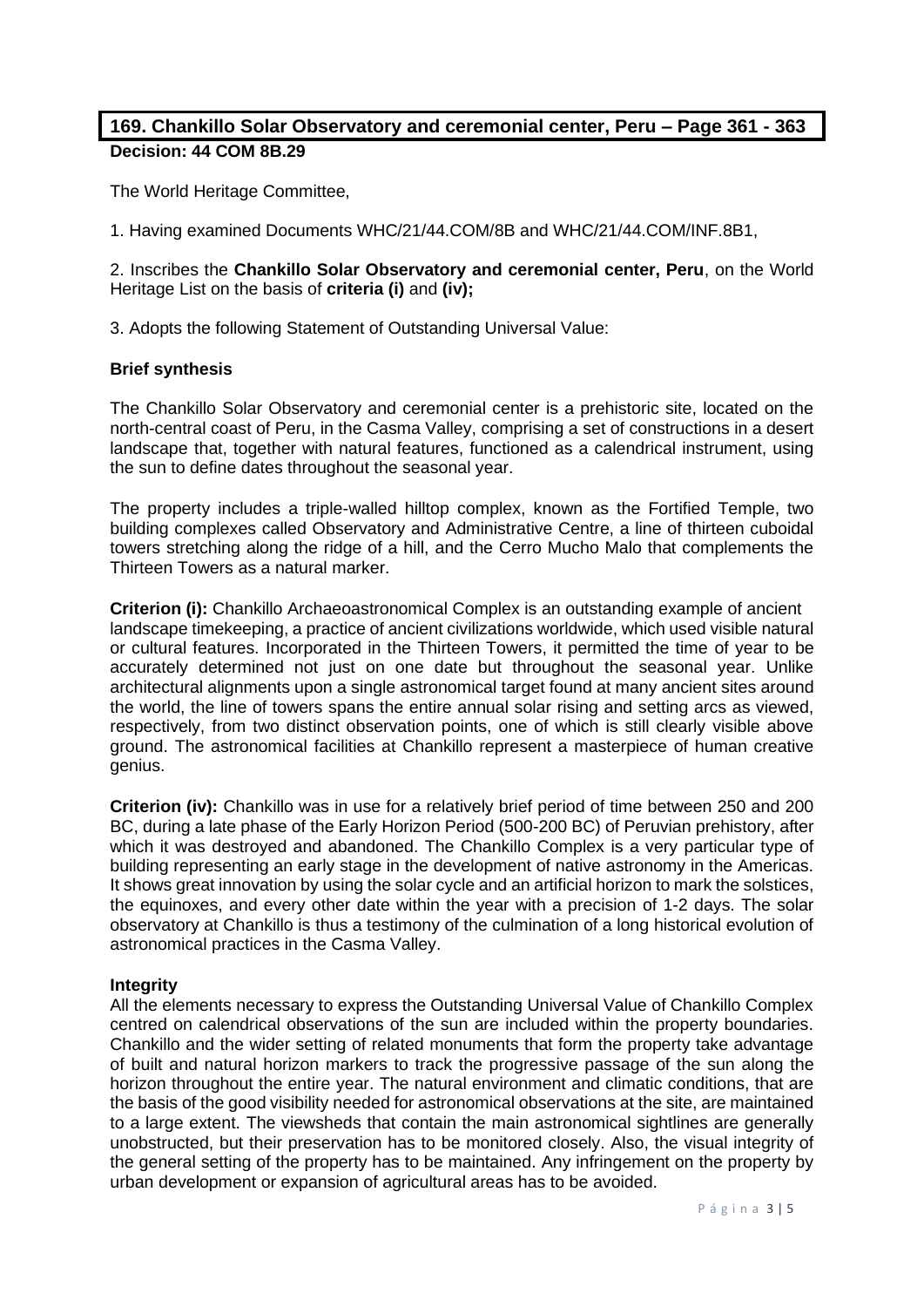The advancing collapse of structural elements, with the loss of clear edges (e.g. at the tower buildings and the observatories), jeopardises the exactness of the astronomical observations. The conservation of monumental elements is fragile and needs to be closely monitored in the future.

In case the information from future research indicates relationships of the central monuments with other elements of the property and beyond, a boundary adjustment should be considered.

### **Authenticity**

The position of the Western and Eastern Observation Points in relation to the Thirteen Towers at Chankillo, identified by archaeological excavation and geophysical survey, and supported by archaeoastronomical data, suggests that the primary purpose of all these structures was to act together as a calendrical instrument. Since the 3rd century BC the sun has shifted slightly at and around the solstices, less at other times in the year. This small change has a negligible effect on the solar and possibly lunar alignments around the site but does not affect the ability of a present-day spectator to observe and understand the way in which the Chankillo functioned. Some aspects of the archaeoastronomical interpretations of the property may need further discussion.

Since no invasive conservation and reconstruction campaigns have changed the material substance of the property, the conditions of authenticity in terms of material and form, are met.

### **Protection and management requirements**

The property has been declared as National Cultural Heritage, through National Direction Resolution 075/INC of January 18, 2008. The property has been inventoried nationally by the Ministry of Culture and is registered in the National Superintendence of Public Registry (SUNARP). The property is reinforced by a buffer zone that extends around the site and includes part of the San Rafael Valley, Cerro Mongón, Lomas Las Haldas, Pampa Los Médanos, Cerro Manchán, Cerro San Francisco, and Cerro Monte Grande.

The Management Plan, recently approved, identifies the current conservation and management conditions of the property and its context, the risks and threats to the cultural and natural features of the property and its surroundings, and establishes the policies that govern conservation and heritage management, the strategies and protection measures, and the regulation of the use of the property and its buffer zone through zoning, as well as the programmes and projects focused on sustainability in the conservation of the property.

The effectiveness of the management system will have to be proven in practice. Participation of local communities in future planning should be reinforced, and protection and conservation efforts, which will be key in avoiding any negative impacts through, for example, inadequate tourism development, should be closely monitored.

4. Recommends that the State Party give consideration to the following:

a) Developing a long-term conservation programme which should include preventive actions such as reinforcements and construction of temporary roofs, as well as conservation, restoration and maintenance works, and, according to intervention phases, specific procedures, follow-up routines and monitoring,

b) Implementing the Management Plan and setting in motion all the elements of the Management Structure,

c) Securing the necessary funds to ensure the implementation of the conservation measures for the property,